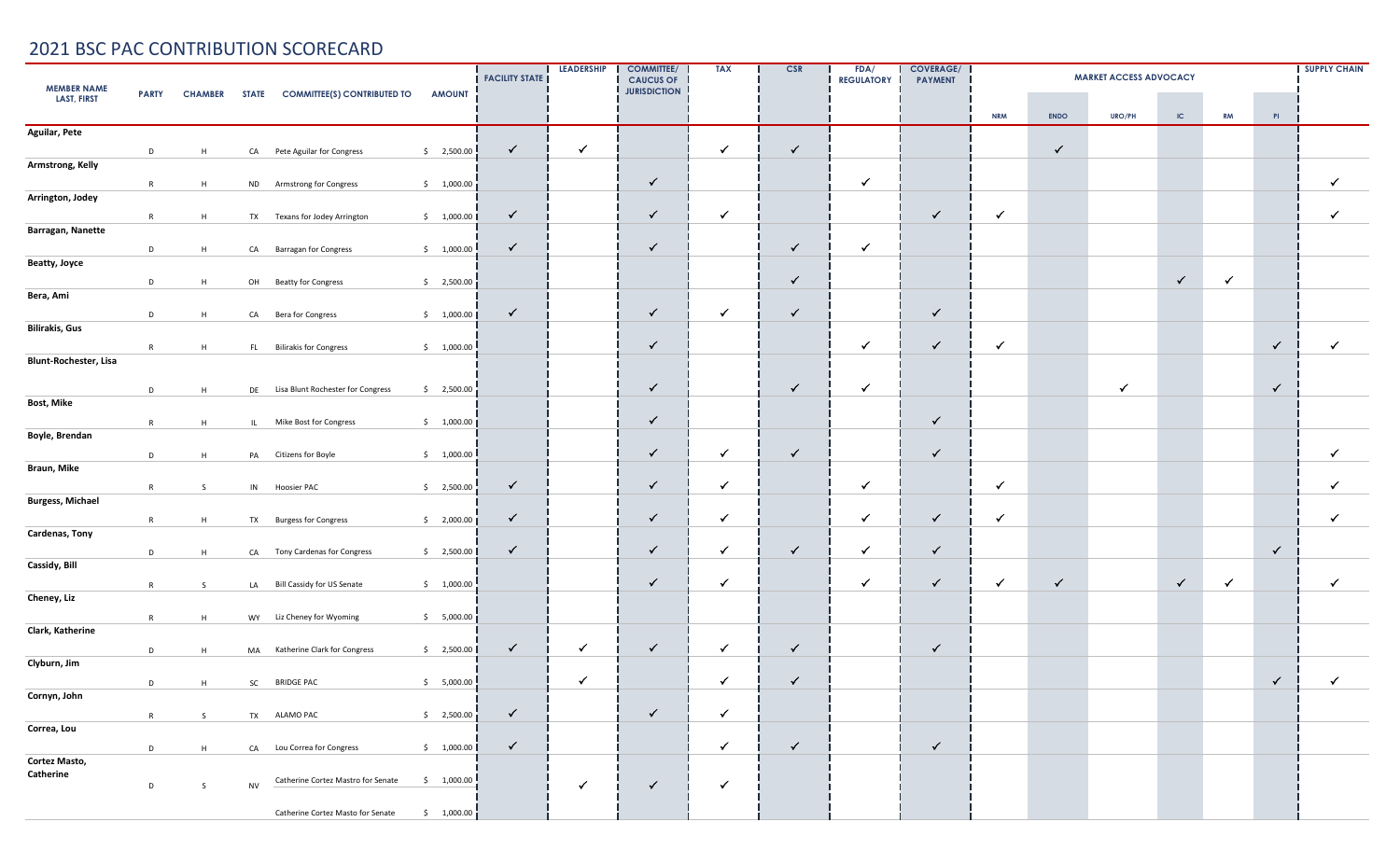| <b>MEMBER NAME</b>    | <b>PARTY</b> | <b>CHAMBER</b> |           | STATE COMMITTEE(S) CONTRIBUTED TO          | <b>AMOUNT</b>   | <b>FACILITY STATE</b> | <b>LEADERSHIP</b> | <b>COMMITTEE/</b><br><b>CAUCUS OF</b><br><b>JURISDICTION</b> | <b>TAX</b>   | CSR          | FDA/<br><b>REGULATORY</b> | <b>COVERAGE/</b><br><b>PAYMENT</b> | <b>SUPPLY CHAIN</b><br><b>MARKET ACCESS ADVOCACY</b> |              |              |          |           |              |              |  |
|-----------------------|--------------|----------------|-----------|--------------------------------------------|-----------------|-----------------------|-------------------|--------------------------------------------------------------|--------------|--------------|---------------------------|------------------------------------|------------------------------------------------------|--------------|--------------|----------|-----------|--------------|--------------|--|
| <b>LAST, FIRST</b>    |              |                |           |                                            |                 |                       |                   |                                                              |              |              |                           |                                    | <b>NRM</b>                                           | <b>ENDO</b>  | URO/PH       | $\sf IC$ | <b>RM</b> | PI           |              |  |
| Craig, Angie          |              |                |           |                                            |                 |                       |                   |                                                              |              |              |                           |                                    |                                                      |              |              |          |           |              |              |  |
|                       | D            | H              | MN        | Angie Craig for Congress                   | \$1,000.00      | $\checkmark$          |                   |                                                              | ✓            | $\checkmark$ | ✓                         |                                    |                                                      |              |              |          |           |              |              |  |
|                       |              |                |           | Angie Craig for Congress                   | \$1,000.00]     |                       |                   |                                                              |              |              |                           |                                    |                                                      |              |              |          |           |              |              |  |
| Crapo, Mike           |              |                |           |                                            |                 |                       |                   |                                                              |              |              |                           |                                    |                                                      |              |              |          |           |              |              |  |
| Crenshaw, Dan         | R            | S              |           | ID Crapo Victory Committee                 | \$1,000.00      |                       |                   | ✓                                                            | $\checkmark$ |              |                           | $\checkmark$                       |                                                      |              |              |          |           |              |              |  |
|                       | R            | H              |           | TX Crenshaw for Congress                   | \$1,000.00      | $\checkmark$          |                   | $\checkmark$                                                 |              |              | ✓                         | $\checkmark$                       |                                                      |              |              |          |           |              | $\checkmark$ |  |
| Curtis, John          |              |                |           |                                            |                 |                       |                   |                                                              | $\checkmark$ |              | ✓                         |                                    |                                                      |              |              |          |           |              | $\checkmark$ |  |
| Daines, Steve         | R            | H              |           | UT Curtis for Congress                     | \$1,000.00]     |                       |                   |                                                              |              |              |                           |                                    |                                                      |              |              |          |           |              |              |  |
|                       | R            | S.             |           | MT Montana Red                             | \$1,000.00      |                       |                   | $\checkmark$                                                 | $\checkmark$ |              |                           | $\checkmark$                       |                                                      | $\checkmark$ |              |          |           |              |              |  |
| DelBene, Suzan        | D            | H              |           | WA Evergreen PAC                           | \$5,000.00      |                       |                   | ✓                                                            | ✓            | $\checkmark$ |                           | $\checkmark$                       |                                                      |              |              |          |           |              |              |  |
| Dunn, Neal            |              |                |           |                                            |                 |                       |                   |                                                              |              |              |                           |                                    |                                                      |              |              |          |           |              |              |  |
| Escobar, Veronica     | R            | H              |           | FL Friends of Neal Dunn                    | \$1,000.00]     |                       |                   | ✓                                                            |              |              | $\checkmark$              | $\checkmark$                       | $\checkmark$                                         |              | $\checkmark$ |          |           |              | $\checkmark$ |  |
|                       | D            | H              |           | TX Veronica Escobar for Congress           | \$1,000.00      | $\checkmark$          |                   |                                                              | $\checkmark$ | $\checkmark$ |                           |                                    |                                                      |              | $\checkmark$ |          |           | $\checkmark$ |              |  |
| Eshoo, Anna           |              |                |           |                                            |                 |                       |                   |                                                              |              |              |                           |                                    |                                                      |              |              |          |           |              |              |  |
| Estes, Ron            | D            | H              |           | CA Anna Eshoo for Congress                 | \$1,000.00      | $\checkmark$          |                   | $\checkmark$                                                 |              | $\checkmark$ | $\checkmark$              |                                    | $\checkmark$                                         |              |              |          |           |              | $\checkmark$ |  |
|                       | R            | H              |           | KS RON (Restoring Our Nation) PAC          | \$1,000.00]     |                       |                   | ✓                                                            | $\checkmark$ |              |                           | $\checkmark$                       |                                                      |              |              |          |           |              |              |  |
| Ferguson, Drew        |              |                |           |                                            |                 | $\checkmark$          |                   | $\checkmark$                                                 | $\checkmark$ |              |                           | $\checkmark$                       |                                                      |              |              |          |           |              | $\checkmark$ |  |
| Fletcher, Lizzie      | R            | H              | GA        | Drew Ferguson for Congress                 | \$1,500.00      |                       |                   |                                                              |              |              |                           |                                    |                                                      |              |              |          |           |              |              |  |
|                       | D            | H              |           | TX Elizabeth Pannill Fletcher for Congress | \$1,000.00      | $\checkmark$          |                   | ✓                                                            |              |              | ✓                         |                                    |                                                      |              |              |          |           |              |              |  |
| Gallagher, Mike       | R            | H              |           | WI Mike Gallagher for Wisconsin            | \$1,000.00]     |                       |                   | $\checkmark$                                                 |              |              |                           |                                    |                                                      |              |              |          |           |              | $\checkmark$ |  |
| Gomez, Jimmy          |              |                |           |                                            |                 |                       |                   |                                                              |              |              |                           |                                    |                                                      |              |              |          |           |              |              |  |
| <b>Guthrie, Brett</b> | D            | H              |           | CA Jimmy Gomez for Congress                | \$1,000.00      | $\checkmark$          |                   | ✓                                                            | $\checkmark$ | $\checkmark$ |                           | $\checkmark$                       |                                                      |              |              |          |           |              |              |  |
|                       | R            | H              |           | KY Guthrie for Congress                    | \$2,500.00      |                       | $\checkmark$      | $\checkmark$                                                 | $\checkmark$ |              | ✓                         | $\checkmark$                       | ✓                                                    |              |              |          |           |              | $\checkmark$ |  |
| Hassan, Maggie        |              |                |           |                                            |                 |                       |                   |                                                              |              |              |                           |                                    |                                                      |              |              |          |           |              |              |  |
|                       | D            | S              | <b>NH</b> | Granite Values PAC                         | $\sin 2,500.00$ | $\checkmark$          |                   | ✓                                                            | $\checkmark$ |              |                           |                                    | ✓                                                    |              |              |          |           |              |              |  |
|                       |              |                |           | <b>Granite Values PAC</b>                  | \$2,500.00]     |                       |                   |                                                              |              |              |                           |                                    |                                                      |              |              |          |           |              |              |  |
| Hinson, Ashley        | R            | H              |           | IA Ashley Hinson for Congress              | \$500.00        |                       |                   | $\checkmark$                                                 | $\checkmark$ |              |                           |                                    |                                                      |              |              |          |           |              |              |  |
| Horsford, Steven      |              |                |           |                                            |                 |                       |                   |                                                              |              |              |                           |                                    |                                                      |              |              |          |           |              |              |  |
| Hoyer, Steny          | D            | H              |           | NV Navadans for Steven Horsford            | \$2,500.00      |                       |                   | $\checkmark$                                                 | $\checkmark$ | $\checkmark$ |                           | $\checkmark$                       |                                                      |              |              |          |           | $\checkmark$ |              |  |
|                       | D            | H              |           | MD AMERIPAC                                | \$5,000.00]     |                       | $\checkmark$      |                                                              |              | $\checkmark$ |                           |                                    |                                                      |              |              |          |           |              |              |  |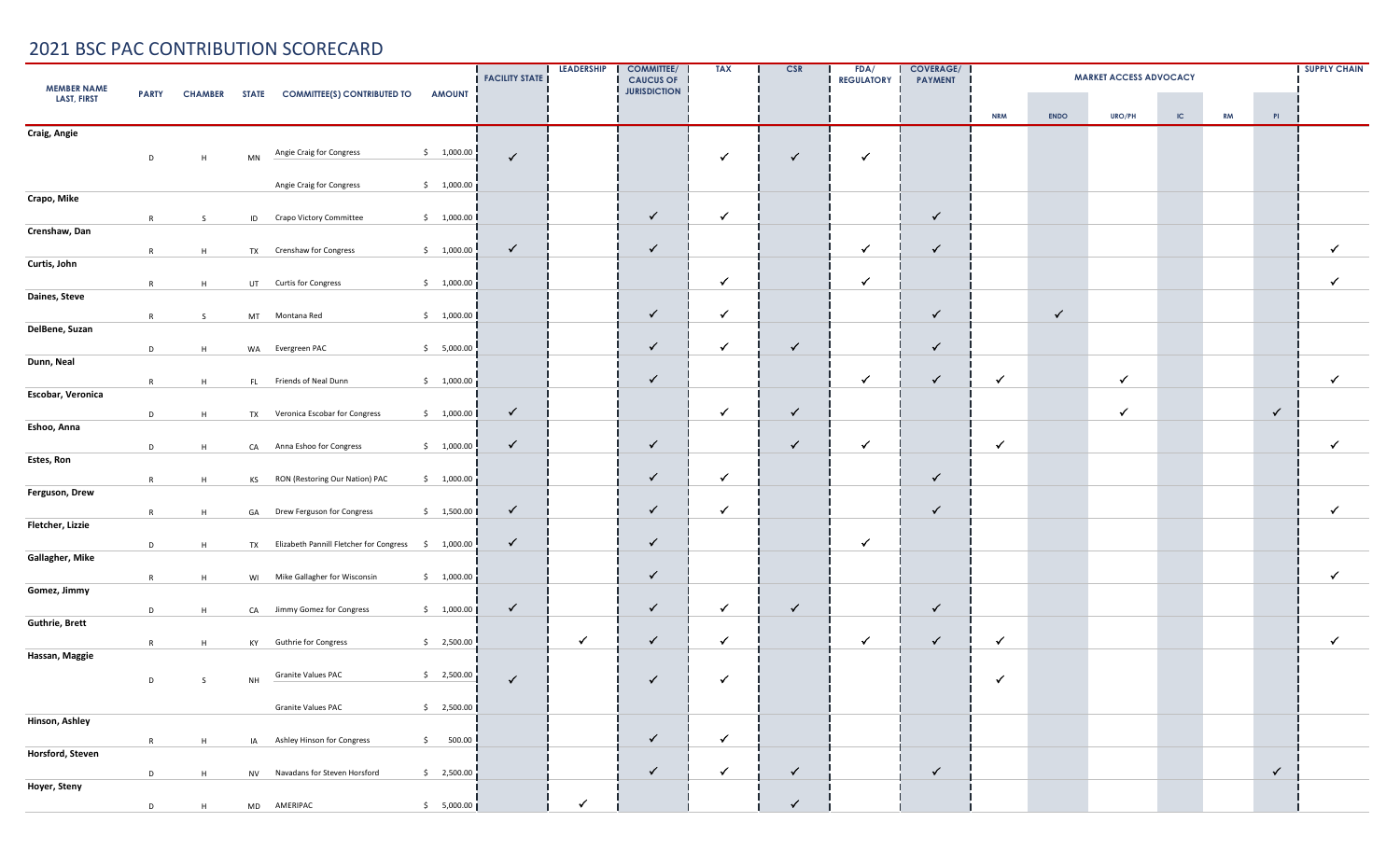| <b>MEMBER NAME</b><br>PARTY CHAMBER STATE COMMITTEE(S) CONTRIBUTED TO<br><b>AMOUNT</b> |   |    |    |                                                    |                       | <b>FACILITY STATE</b> | <b>LEADERSHIP</b> | <b>COMMITTEE/</b><br><b>CAUCUS OF</b><br><b>JURISDICTION</b> | <b>TAX</b>   | <b>CSR</b>   | FDA/<br><b>REGULATORY</b> | <b>COVERAGE/</b><br><b>PAYMENT</b> |              |              | <b>MARKET ACCESS ADVOCACY</b> |          |           |    | <b>SUPPLY CHAIN</b> |
|----------------------------------------------------------------------------------------|---|----|----|----------------------------------------------------|-----------------------|-----------------------|-------------------|--------------------------------------------------------------|--------------|--------------|---------------------------|------------------------------------|--------------|--------------|-------------------------------|----------|-----------|----|---------------------|
| <b>LAST, FIRST</b>                                                                     |   |    |    |                                                    |                       |                       |                   |                                                              |              |              |                           |                                    | <b>NRM</b>   | <b>ENDO</b>  | <b>URO/PH</b>                 | $\sf IC$ | <b>RM</b> | PI |                     |
| Johnson, Dusty                                                                         |   |    |    |                                                    |                       |                       |                   |                                                              |              |              |                           |                                    |              |              |                               |          |           |    |                     |
|                                                                                        | R | H  |    | SD Friends of Dusty Johnson                        | \$1,000.00            |                       |                   |                                                              | $\checkmark$ |              |                           |                                    | $\checkmark$ |              |                               |          |           |    | $\checkmark$        |
| Kim, Young                                                                             |   |    |    |                                                    |                       |                       |                   |                                                              |              |              |                           |                                    |              |              |                               |          |           |    |                     |
|                                                                                        | R | H  |    | CA Young Kim for Congress                          | \$1,000.00]           | $\checkmark$          |                   |                                                              |              |              |                           |                                    |              |              |                               |          |           |    |                     |
| Kinzinger, Adam                                                                        |   |    |    |                                                    |                       |                       |                   |                                                              |              |              |                           |                                    |              |              |                               |          |           |    |                     |
| Krishnamoorthi, Raja                                                                   | R | H  |    | IL Adam Kinzinger Future 1st Committee \$ 1,000.00 |                       |                       |                   | $\checkmark$                                                 |              |              | $\checkmark$              |                                    |              |              |                               |          |           |    | $\checkmark$        |
|                                                                                        |   |    |    |                                                    | \$1,000.00            |                       |                   |                                                              | $\checkmark$ | $\checkmark$ |                           |                                    |              |              |                               |          |           |    |                     |
| Kuster, Annie                                                                          | D | H  |    | IL Friends of Raja for Congress                    |                       |                       |                   |                                                              |              |              |                           |                                    |              |              |                               |          |           |    |                     |
|                                                                                        | D | H  | NH | Kuster for Congress                                | \$1,000.00]           | $\checkmark$          |                   | ✓                                                            | $\checkmark$ | $\checkmark$ | $\checkmark$              | ✓                                  |              |              | $\checkmark$                  |          |           |    |                     |
|                                                                                        |   |    |    |                                                    |                       |                       |                   |                                                              |              |              |                           |                                    |              |              |                               |          |           |    |                     |
| LaHood, Darin                                                                          |   |    |    | Kuster for Congress                                | \$1,500.00            |                       |                   |                                                              |              |              |                           |                                    |              |              |                               |          |           |    |                     |
|                                                                                        | R | H  |    | IL LaHood for Congress                             | \$2,500.00            |                       |                   | $\checkmark$                                                 | $\checkmark$ |              |                           | $\checkmark$                       | $\checkmark$ |              |                               |          |           |    | $\checkmark$        |
| Lankford, James                                                                        |   |    |    |                                                    |                       |                       |                   |                                                              |              |              |                           |                                    |              |              |                               |          |           |    |                     |
|                                                                                        |   |    |    | Families for James Lankford                        | $\frac{1}{2}$ ,500.00 |                       |                   |                                                              |              |              |                           |                                    | $\checkmark$ |              |                               |          |           |    |                     |
|                                                                                        | R | S  | OK |                                                    |                       |                       |                   | $\checkmark$                                                 | $\checkmark$ |              |                           | ✓                                  |              |              |                               |          |           |    |                     |
|                                                                                        |   |    |    | Families for James Lankford                        | \$1,000.00]           |                       |                   |                                                              |              |              |                           |                                    |              |              |                               |          |           |    |                     |
| Latta, Bob                                                                             |   |    |    |                                                    |                       |                       |                   |                                                              |              |              |                           |                                    |              |              |                               |          |           |    |                     |
|                                                                                        | R | H  | OH | Latta for Congress                                 | \$1,000.00            |                       |                   | $\checkmark$                                                 | $\checkmark$ |              | $\checkmark$              |                                    | $\checkmark$ |              |                               |          |           |    | $\checkmark$        |
| Lee, Susie                                                                             |   |    |    |                                                    |                       |                       |                   |                                                              |              |              |                           |                                    |              |              |                               |          |           |    |                     |
|                                                                                        | D | H  |    | NV Susie Lee for Congress                          | \$500.00              |                       |                   | $\checkmark$                                                 |              |              |                           |                                    |              |              |                               |          |           |    |                     |
| Mace, Nancy                                                                            |   |    |    |                                                    |                       |                       |                   |                                                              |              |              |                           |                                    |              |              |                               |          |           |    |                     |
| Manchin, Joe                                                                           | R | H  |    | SC Mace for Congress                               | \$500.00]             |                       |                   | $\checkmark$                                                 |              |              |                           | ✓                                  |              |              |                               |          |           |    |                     |
|                                                                                        |   |    |    |                                                    | \$1,000.00]           |                       | $\checkmark$      | $\checkmark$                                                 | $\checkmark$ |              |                           | ✓                                  |              |              |                               |          |           |    | $\checkmark$        |
| Marshall, Roger                                                                        | D | S. |    | WV Manchin for West Virginia                       |                       |                       |                   |                                                              |              |              |                           |                                    |              |              |                               |          |           |    |                     |
|                                                                                        | R | S  |    | KS Team Marshall                                   | \$2,500.00            |                       |                   |                                                              | $\checkmark$ |              |                           | $\checkmark$                       | $\checkmark$ | $\checkmark$ | ✓                             |          |           |    |                     |
| McCarthy, Kevin                                                                        |   |    |    |                                                    |                       |                       |                   |                                                              |              |              |                           |                                    |              |              |                               |          |           |    |                     |
|                                                                                        | R | H  |    | CA Majority Committee PAC (Mc PAC)                 | \$2,500.00]           | $\checkmark$          | $\checkmark$      |                                                              | $\sqrt{2}$   |              |                           |                                    |              |              |                               |          |           |    |                     |
| McConnell, Mitch                                                                       |   |    |    |                                                    |                       |                       |                   |                                                              |              |              |                           |                                    |              |              |                               |          |           |    |                     |
|                                                                                        | R | S. |    | KY McConnell for Majority Leader                   | \$2,500.00            |                       | $\checkmark$      | $\checkmark$                                                 | $\checkmark$ |              |                           |                                    |              |              |                               |          |           |    |                     |
| McHenry, Patrick                                                                       |   |    |    |                                                    |                       |                       |                   |                                                              |              |              |                           |                                    |              |              |                               |          |           |    |                     |
|                                                                                        | R | H  |    | NC Innovation PAC (Mchenry LPAC)                   | \$2,000.00            |                       | ✓                 |                                                              | $\checkmark$ | $\checkmark$ |                           |                                    |              |              |                               |          |           |    | $\checkmark$        |
| <b>McMorris Rodgers,</b><br>Cathy                                                      |   |    |    |                                                    |                       |                       |                   |                                                              |              |              |                           |                                    |              |              |                               |          |           |    |                     |
|                                                                                        | R | H  | WA | Cathy McMorris Rodgers for Congress \$ 1,500.00    |                       |                       | $\checkmark$      | $\checkmark$                                                 | $\checkmark$ |              | $\checkmark$              |                                    |              |              |                               |          |           |    | $\checkmark$        |
|                                                                                        |   |    |    | Cathy McMorris Rodgers for Congress \$ 1,000.00    |                       |                       |                   |                                                              |              |              |                           |                                    |              |              |                               |          |           |    |                     |
| Mrvan, Frank                                                                           |   |    |    |                                                    |                       |                       |                   |                                                              |              |              |                           |                                    |              |              |                               |          |           |    |                     |
|                                                                                        | D | H  |    | IN Frank Mrvan for Congress                        | \$1,000.00            | $\checkmark$          |                   | $\checkmark$                                                 | $\checkmark$ |              |                           | $\checkmark$                       |              |              |                               |          |           |    |                     |
| Mullin, Markwayne                                                                      |   |    |    |                                                    |                       |                       |                   |                                                              |              |              |                           |                                    |              |              |                               |          |           |    |                     |
|                                                                                        | R | H  |    | OK Mullin for Congress                             | $\frac{1}{2}$ ,500.00 |                       |                   | $\checkmark$                                                 |              |              | $\checkmark$              |                                    | ✓            |              |                               |          |           |    | $\checkmark$        |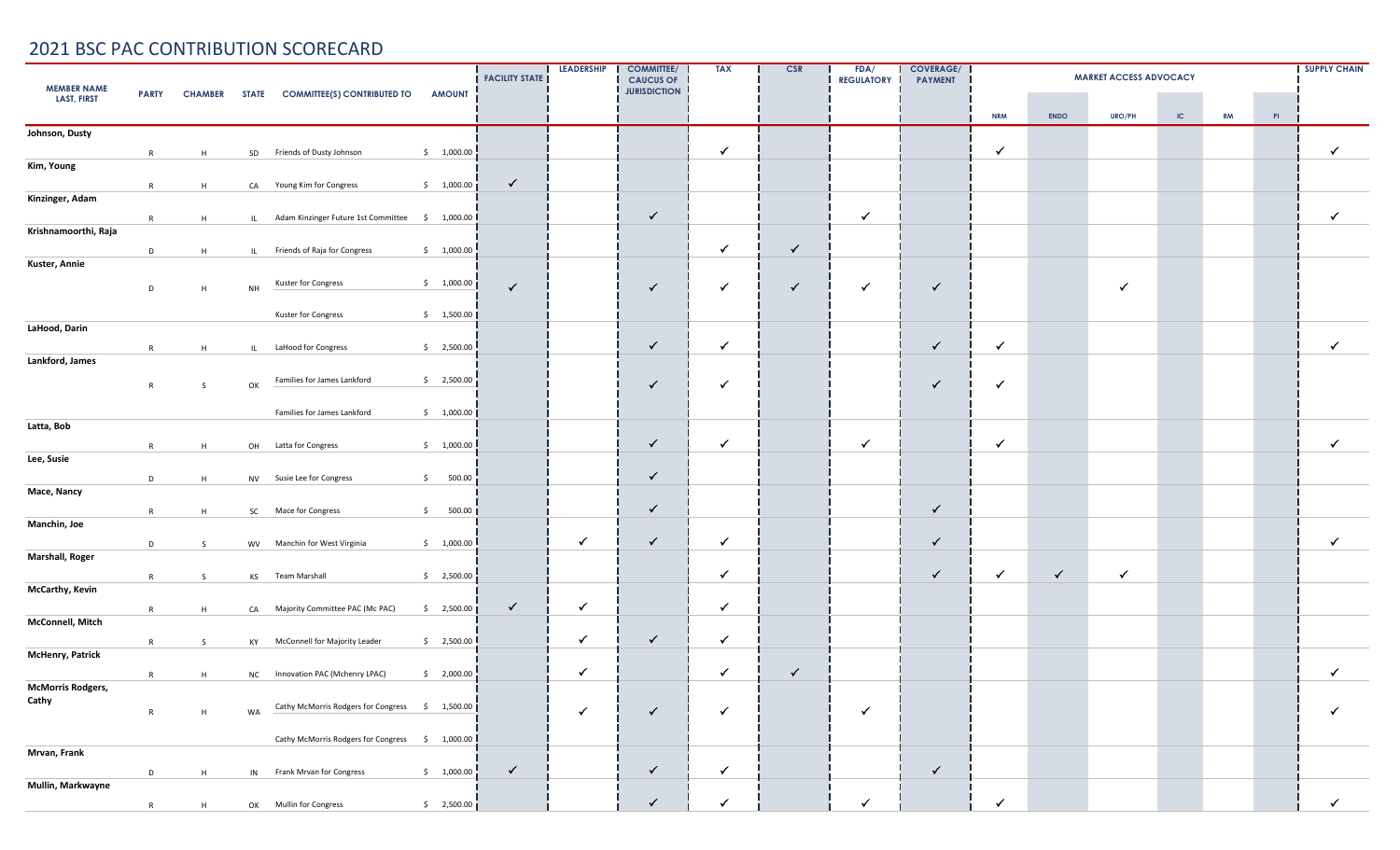| <b>MEMBER NAME</b>    | <b>PARTY</b> |    |    | CHAMBER STATE COMMITTEE(S) CONTRIBUTED TO | <b>AMOUNT</b>          | <b>FACILITY STATE</b> | <b>LEADERSHIP</b> | <b>COMMITTEE/</b><br><b>CAUCUS OF</b><br><b>JURISDICTION</b> | <b>TAX</b>   | <b>CSR</b>   | FDA/<br><b>REGULATORY</b> | <b>COVERAGE/</b><br><b>PAYMENT</b> | <b>SUPPLY CHAIN</b><br><b>MARKET ACCESS ADVOCACY</b> |             |               |          |           |              |              |
|-----------------------|--------------|----|----|-------------------------------------------|------------------------|-----------------------|-------------------|--------------------------------------------------------------|--------------|--------------|---------------------------|------------------------------------|------------------------------------------------------|-------------|---------------|----------|-----------|--------------|--------------|
| <b>LAST, FIRST</b>    |              |    |    |                                           |                        |                       |                   |                                                              |              |              |                           |                                    | <b>NRM</b>                                           | <b>ENDO</b> | <b>URO/PH</b> | $\sf IC$ | <b>RM</b> | PI           |              |
| Murkowski, Lisa       |              |    |    |                                           |                        |                       |                   |                                                              |              |              |                           |                                    |                                                      |             |               |          |           |              |              |
|                       | R            | S  |    | AK Lisa Murkowski for US Senate           | \$1,000.00             |                       |                   | $\checkmark$                                                 |              |              |                           |                                    |                                                      |             |               |          |           |              | $\checkmark$ |
| Murphy, Stephanie     |              |    |    |                                           |                        |                       |                   |                                                              |              |              |                           |                                    |                                                      |             |               |          |           |              |              |
|                       | D            | H  |    | FL Stephanie Murphy for Congress          | \$1,000.00]            |                       |                   | $\checkmark$                                                 | $\checkmark$ | $\checkmark$ |                           | $\checkmark$                       |                                                      |             |               |          |           |              | ✓            |
| Neal, Richie          |              |    |    |                                           |                        |                       |                   |                                                              |              |              |                           |                                    |                                                      |             |               |          |           |              |              |
|                       | D            | H  |    | MA Madison PAC                            | \$5,000.00             | $\checkmark$          |                   | ✓                                                            | $\checkmark$ | $\checkmark$ |                           | $\checkmark$                       | $\checkmark$                                         |             |               |          |           |              | $\checkmark$ |
| Padilla, Alex         |              |    |    |                                           |                        |                       |                   |                                                              |              |              |                           |                                    |                                                      |             |               |          |           |              |              |
|                       | D            | S  |    | CA Alex Padilla for Senate                | \$2,500.00             | $\checkmark$          |                   |                                                              | $\checkmark$ |              |                           |                                    |                                                      |             |               |          |           |              | $\checkmark$ |
| Payne, Donald         |              |    |    |                                           |                        |                       |                   |                                                              |              | $\checkmark$ |                           |                                    |                                                      |             |               |          |           |              |              |
| Pelosi, Nancy         | D            | H  |    | NJ Donald M. Payne, Jr. for Congress      | \$1,000.00]            |                       |                   |                                                              |              |              |                           |                                    |                                                      |             |               |          |           | $\checkmark$ |              |
|                       | D            |    |    |                                           | \$2,500.00             | $\checkmark$          | $\checkmark$      |                                                              |              |              |                           |                                    |                                                      |             |               |          |           |              |              |
| Pence, Greg           |              | H  |    | CA Nancy Pelosi for Congress              |                        |                       |                   |                                                              |              |              |                           |                                    |                                                      |             |               |          |           |              |              |
|                       | R            | H  |    | IN Pence for Congress                     | \$1,000.00             | $\checkmark$          |                   | $\checkmark$                                                 |              |              | $\checkmark$              |                                    |                                                      |             |               |          |           |              | $\checkmark$ |
| Peters, Scott         |              |    |    |                                           |                        |                       |                   |                                                              |              |              |                           |                                    |                                                      |             |               |          |           |              |              |
|                       | D            | H  |    | CA Scott Peters for Congress              | \$1,000.00]            | $\checkmark$          |                   | $\checkmark$                                                 | $\checkmark$ | $\checkmark$ | $\checkmark$              | $\checkmark$                       |                                                      |             |               |          |           |              |              |
| Plaskett, Stacy       |              |    |    |                                           |                        |                       |                   |                                                              |              |              |                           |                                    |                                                      |             |               |          |           |              |              |
|                       | D            | H  |    | USVI Virgin Islands for Plaskett          | \$1,000.00             |                       |                   | $\checkmark$                                                 | $\checkmark$ | $\checkmark$ |                           | $\checkmark$                       |                                                      |             | $\checkmark$  |          |           |              | $\checkmark$ |
| Rosen, Jacky          |              |    |    |                                           |                        |                       |                   |                                                              |              |              |                           |                                    |                                                      |             |               |          |           |              |              |
|                       | D            | S. |    | NV Rosen for Nevada                       | \$1,000.00             |                       |                   | $\checkmark$                                                 | $\checkmark$ |              |                           |                                    |                                                      |             |               |          |           |              | $\checkmark$ |
| Ruiz, Raul            |              |    |    |                                           |                        |                       |                   |                                                              |              |              |                           |                                    |                                                      |             |               |          |           |              |              |
|                       | D            | H  |    | CA Dr. Raul Ruiz for Congress             | \$2,500.00             | $\checkmark$          |                   | $\checkmark$                                                 | $\checkmark$ | $\checkmark$ | $\checkmark$              |                                    |                                                      |             |               |          |           |              |              |
| <b>Scalise, Steve</b> |              |    |    |                                           |                        |                       |                   |                                                              |              |              |                           |                                    |                                                      |             |               |          |           |              |              |
|                       | R            | H  |    | LA Eye of the Tiger PAC                   | \$2,500.00             |                       | ✓                 | $\checkmark$                                                 | $\checkmark$ |              | $\checkmark$              |                                    |                                                      |             |               |          |           |              | $\checkmark$ |
| Scanlon, Mary Gay     |              |    |    |                                           |                        |                       |                   |                                                              |              |              |                           |                                    |                                                      |             |               |          |           |              |              |
|                       | D            | H  |    | PA Scanlon for Congress                   | \$1,000.00             |                       |                   |                                                              |              |              |                           |                                    |                                                      |             |               |          |           |              |              |
| Schneider, Brad       |              |    |    |                                           |                        |                       |                   | $\checkmark$                                                 | $\checkmark$ | $\checkmark$ |                           |                                    |                                                      |             |               |          |           |              |              |
| Schrader, Kurt        | D            | H  |    | IL Schneider for Congress                 | $\sin 2,500.00$        |                       |                   |                                                              |              |              |                           | $\checkmark$                       |                                                      |             |               |          |           |              |              |
|                       |              |    |    |                                           |                        |                       |                   | $\checkmark$                                                 | $\checkmark$ |              | ✓                         |                                    |                                                      |             |               |          |           |              |              |
| Schumer, Chuck        | D            | H  |    | OR Kurt Schrader for Congress             | \$1,000.00             |                       |                   |                                                              |              |              |                           |                                    |                                                      |             |               |          |           |              |              |
|                       | D            | S  |    | NY IMPACT                                 | \$5,000.00             |                       | $\checkmark$      |                                                              |              |              |                           |                                    |                                                      |             |               |          |           |              |              |
| Scott, Tim            |              |    |    |                                           |                        |                       |                   |                                                              |              |              |                           |                                    |                                                      |             |               |          |           |              |              |
|                       | R            | S  |    | SC Tim Scott for Senate                   | \$2,500.00             |                       |                   | $\checkmark$                                                 | $\checkmark$ |              | $\checkmark$              | $\checkmark$                       | $\checkmark$                                         |             |               |          |           |              | $\checkmark$ |
| Sewell, Terri         |              |    |    |                                           |                        |                       |                   |                                                              |              |              |                           |                                    |                                                      |             |               |          |           |              |              |
|                       | D            | H  |    | AL Terri Sewell for Congress              | \$2,500.00             |                       |                   | $\checkmark$                                                 | $\checkmark$ | $\checkmark$ |                           | $\checkmark$                       | $\checkmark$                                         |             |               |          |           | $\checkmark$ |              |
| Sinema, Kyrsten       |              |    |    |                                           |                        |                       |                   |                                                              |              |              |                           |                                    |                                                      |             |               |          |           |              |              |
|                       | D            | S  | AZ | Sinema for Arizona                        | \$1,000.00]            |                       |                   |                                                              | $\checkmark$ | $\checkmark$ |                           |                                    |                                                      |             |               |          |           |              | $\checkmark$ |
|                       |              |    |    |                                           |                        |                       |                   |                                                              |              |              |                           |                                    |                                                      |             |               |          |           |              |              |
|                       |              |    |    | Sinema for Arizona                        | $\frac{1}{2}$ 4,000.00 |                       |                   |                                                              |              |              |                           |                                    |                                                      |             |               |          |           |              |              |
| Smith, Adrian         |              |    |    |                                           |                        |                       |                   |                                                              |              |              |                           |                                    |                                                      |             |               |          |           |              |              |
|                       | R            | H  |    | NE Adrian Smith for Congress              | $\frac{1}{2}$ ,500.00  |                       |                   | $\checkmark$                                                 | $\checkmark$ |              |                           | $\checkmark$                       |                                                      |             |               |          |           |              |              |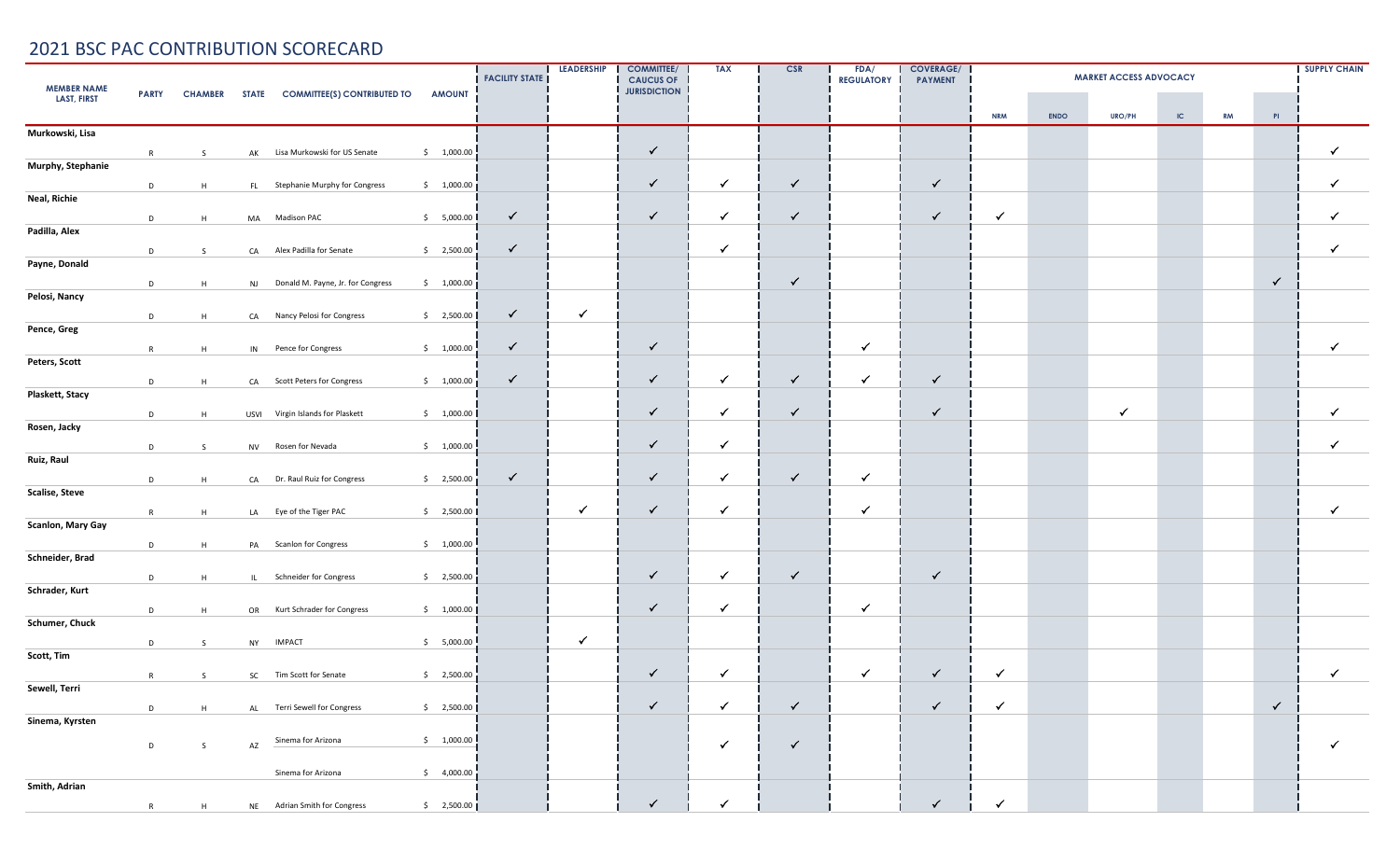|                       | <b>MEMBER NAME</b> |     |    |                                                            |                               |              | <b>LEADERSHIP</b> | <b>COMMITTEE/</b><br><b>CAUCUS OF</b> | <b>TAX</b>   | <b>CSR</b>   | FDA/<br><b>REGULATORY</b> | <b>COVERAGE/</b><br><b>PAYMENT</b> |              | <b>SUPPLY CHAIN</b> |               |    |              |              |              |
|-----------------------|--------------------|-----|----|------------------------------------------------------------|-------------------------------|--------------|-------------------|---------------------------------------|--------------|--------------|---------------------------|------------------------------------|--------------|---------------------|---------------|----|--------------|--------------|--------------|
| <b>LAST, FIRST</b>    |                    |     |    | PARTY CHAMBER STATE COMMITTEE(S) CONTRIBUTED TO            | <b>AMOUNT</b>                 |              |                   | <b>JURISDICTION</b>                   |              |              |                           |                                    | <b>NRM</b>   | <b>ENDO</b>         | <b>URO/PH</b> | IC | <b>RM</b>    | PI           |              |
| Smith, Jason          |                    |     |    |                                                            |                               |              |                   |                                       |              |              |                           |                                    |              |                     |               |    |              |              |              |
|                       | R                  | H   |    | MO Jason Smith for Congress                                | \$2,500.00                    |              | $\checkmark$      | $\checkmark$                          | $\checkmark$ |              |                           | $\checkmark$                       | $\checkmark$ |                     |               |    |              |              |              |
| Smith, Tina           |                    |     |    |                                                            |                               |              |                   |                                       |              |              |                           |                                    |              |                     |               |    |              |              |              |
|                       | D                  | S   |    | MN Tina Smith for Minnesota                                | \$1,000.00]                   | $\checkmark$ |                   | $\checkmark$                          | $\checkmark$ |              |                           |                                    |              |                     |               |    |              |              |              |
| Stauber, Pete         | R                  | H   |    | Pete Stauber for Congress Volunteer<br>MN Committee        | \$1,000.00                    | $\checkmark$ |                   |                                       | $\checkmark$ |              |                           |                                    | $\checkmark$ |                     |               |    |              |              | $\checkmark$ |
| <b>Stevens, Haley</b> |                    |     |    |                                                            |                               |              |                   |                                       |              |              |                           |                                    |              |                     |               |    |              |              |              |
|                       | D                  | H   |    | MI Haley Stevens for Congress                              | \$1,000.00                    |              |                   |                                       | $\checkmark$ |              |                           |                                    |              |                     |               |    |              |              | $\checkmark$ |
| Sullivan, Dan         |                    |     |    |                                                            |                               |              |                   |                                       |              |              |                           |                                    |              |                     |               |    |              |              |              |
| Thune, John           | R                  | S   |    | AK True North PAC                                          | $$3,500.00$ j                 |              |                   | $\checkmark$                          |              |              |                           |                                    | $\checkmark$ |                     |               |    |              |              | ✓            |
|                       | R                  | S   | SD | Friends of John Thune                                      | \$1,500.00                    |              | $\checkmark$      | $\checkmark$                          | $\checkmark$ |              |                           | $\checkmark$                       | ✓            |                     |               |    |              |              | $\checkmark$ |
|                       |                    |     |    |                                                            |                               |              |                   |                                       |              |              |                           |                                    |              |                     |               |    |              |              |              |
| Upton, Fred           |                    |     |    | <b>Heartland Values PAC</b>                                | \$3,500.00                    |              |                   |                                       |              |              |                           |                                    |              |                     |               |    |              |              |              |
|                       | R                  | H   |    | MI Upton for All of Us                                     | $\sin 2,000.00$ $\frac{1}{2}$ |              |                   | $\checkmark$                          | $\checkmark$ |              | $\checkmark$              | $\checkmark$                       | $\checkmark$ |                     |               |    |              |              | $\checkmark$ |
| Veasey, Marc          |                    |     |    | Marc Veasey Congressional Campaign                         |                               |              |                   |                                       |              |              |                           |                                    |              |                     |               |    |              |              |              |
|                       | D                  | H   |    | TX Committee                                               | \$2,500.00                    | $\checkmark$ |                   | $\checkmark$                          | $\checkmark$ | $\checkmark$ | $\checkmark$              |                                    |              |                     |               |    |              | $\checkmark$ |              |
| Walorski, Jackie      |                    |     |    |                                                            |                               | $\checkmark$ |                   | $\checkmark$                          | $\checkmark$ |              | $\checkmark$              | $\checkmark$                       | $\checkmark$ |                     | $\checkmark$  |    | $\checkmark$ |              | $\checkmark$ |
| Wenstrup, Brad        | R                  | H   |    | IN Jackie Walorski for Congress                            | \$2,500.00                    |              |                   |                                       |              |              |                           |                                    |              |                     |               |    |              |              |              |
|                       | R                  | H   |    | OH Wenstrup for Congress                                   | \$1,000.00                    |              |                   | $\checkmark$                          | $\checkmark$ |              |                           | $\checkmark$                       |              |                     |               |    |              |              | $\checkmark$ |
| Wyden, Ron            |                    |     |    |                                                            |                               |              |                   |                                       |              |              |                           |                                    |              |                     |               |    |              |              |              |
|                       | D                  | S.  |    | OR Wyden for Senate                                        | \$2,500.00                    |              |                   | $\checkmark$                          | $\checkmark$ |              |                           | $\checkmark$                       |              |                     |               |    |              |              |              |
| Young, Todd           |                    |     |    |                                                            |                               |              | $\checkmark$      | $\checkmark$                          | $\checkmark$ |              |                           | $\checkmark$                       |              |                     |               |    |              |              | $\checkmark$ |
|                       | R                  | S   |    | IN Friends of Todd Young                                   | \$2,500.00                    | $\checkmark$ |                   |                                       |              |              |                           |                                    |              |                     |               |    |              |              |              |
|                       | D                  | N/A |    | Across the Aisle PAC (D Problem Solvers<br>N/A Caucus PAC) | \$5,000.00                    |              |                   |                                       |              | $\checkmark$ |                           |                                    |              |                     |               |    |              |              |              |
|                       |                    |     |    | Asian Americans & Pacific Islanders                        |                               |              |                   |                                       |              |              |                           |                                    |              |                     |               |    |              |              |              |
|                       | D                  | N/A |    | N/A Rising & Empowering (ASPIRE) PAC                       | \$2,500.00                    |              |                   |                                       |              | $\checkmark$ |                           |                                    |              |                     |               |    |              |              |              |
|                       |                    |     |    |                                                            |                               |              |                   |                                       |              | $\checkmark$ |                           |                                    |              |                     |               |    |              |              |              |
|                       | D                  | N/A |    | N/A Blue Dog PAC                                           | \$5,000.00]                   |              |                   |                                       |              |              |                           |                                    |              |                     |               |    |              |              |              |
|                       | D                  | N/A |    | N/A Congressional Black Caucus PAC                         | \$2,500.00                    |              |                   |                                       |              | $\checkmark$ |                           |                                    |              |                     |               |    |              |              |              |
|                       | D                  |     |    | N/A Congressional Hispanic Caucus Bold PAC \$ 5,000.00     |                               |              |                   |                                       |              | $\checkmark$ |                           |                                    |              |                     |               |    |              |              |              |
|                       |                    | N/A |    |                                                            |                               |              |                   |                                       |              |              |                           |                                    |              |                     |               |    |              |              |              |
|                       | D                  | N/A |    | N/A Equality PAC                                           | \$5,000.00                    |              |                   |                                       |              | $\checkmark$ |                           |                                    |              |                     |               |    |              |              |              |
|                       | D                  | N/A |    | N/A The New Democrat Coalition PAC                         | \$5,000.00                    |              |                   |                                       |              | $\checkmark$ |                           |                                    |              |                     |               |    |              |              |              |
|                       |                    |     |    | PAC Unitatis (R Problem Solvers Caucus                     |                               |              |                   |                                       |              |              |                           |                                    |              |                     |               |    |              |              |              |
|                       | R                  | N/A |    | $N/A$ PAC)                                                 | \$5,000.00                    |              |                   |                                       |              | $\checkmark$ |                           |                                    |              |                     |               |    |              |              |              |